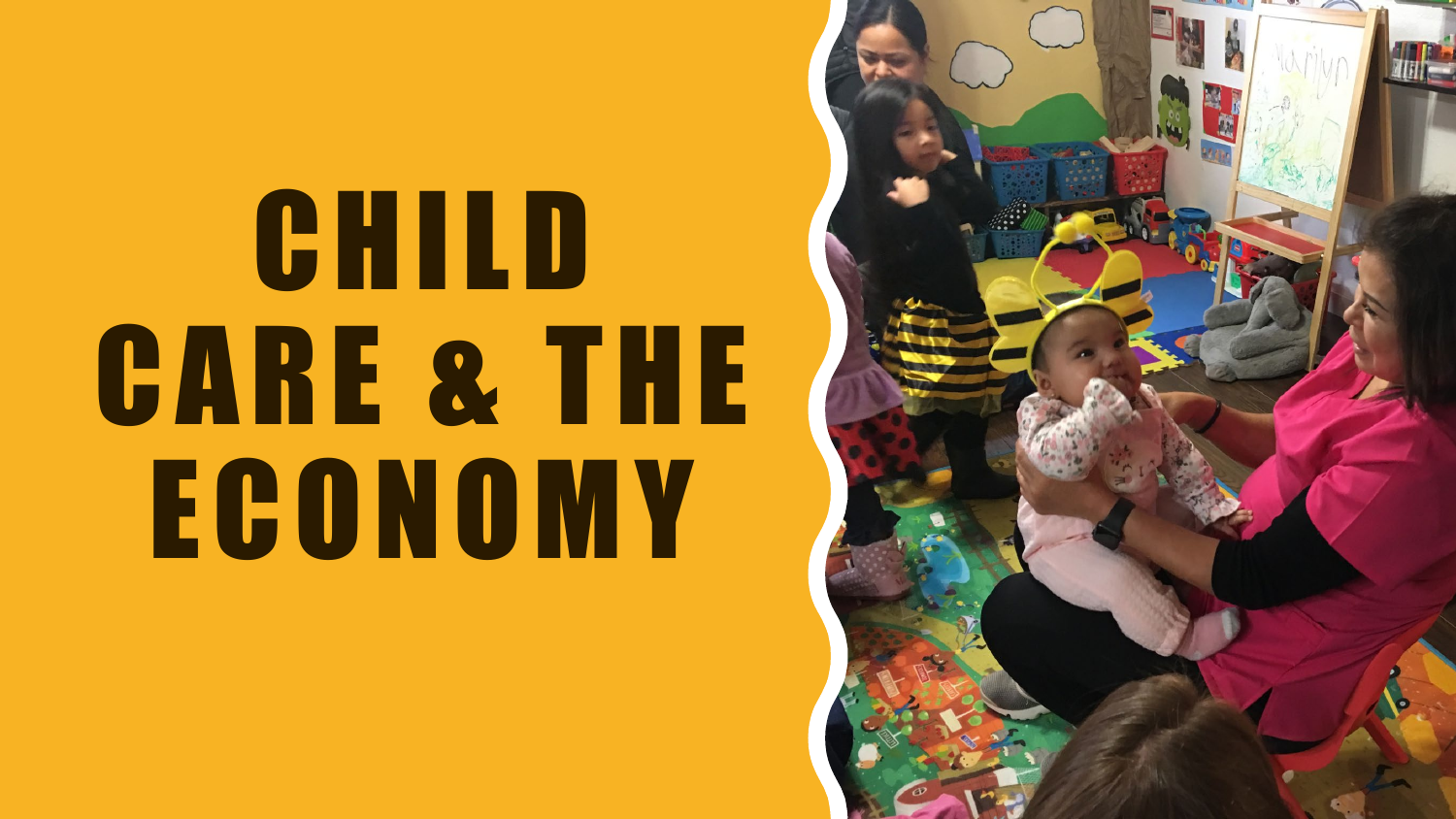## BENEFITS OF CHILD CARE

- Businesses need child care
- Working parents (and students) need child care
- Kids need high-quality early learning
- Critical racial equity strategy
- Broken market: Small businesses struggling but already too expensive for families
- Regulation not the culprit; national problem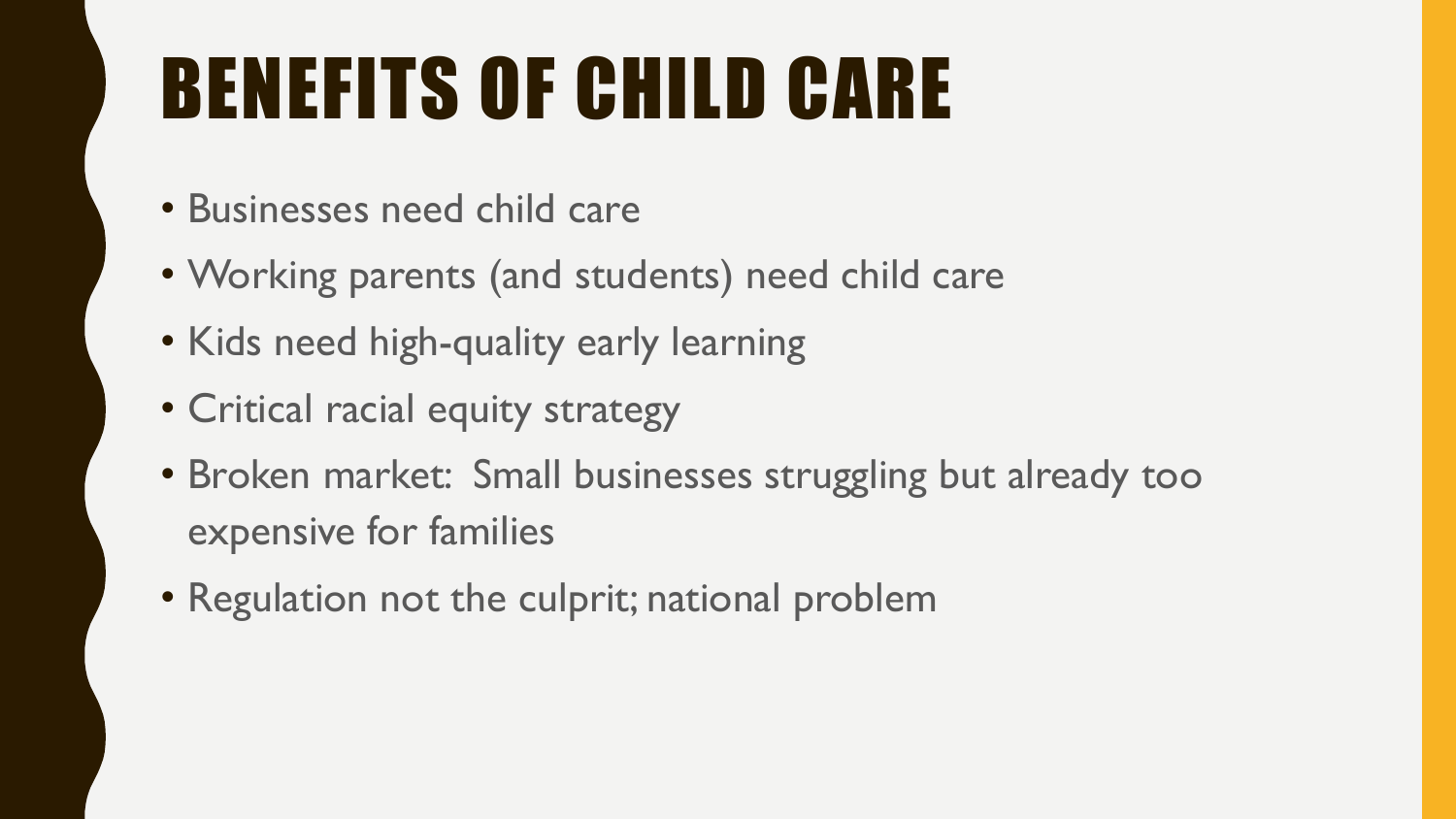WA economy loses \$6 billion/yr\*

### THE COSTS OF (NO) CHILD CARE

\* from Chamber of Commerce Report 2017 WA businesses lose \$2 billion/yr\*

#### Parents forgo \$14 billion/yr\*

Lost tax revenue \$1 billion/yr\*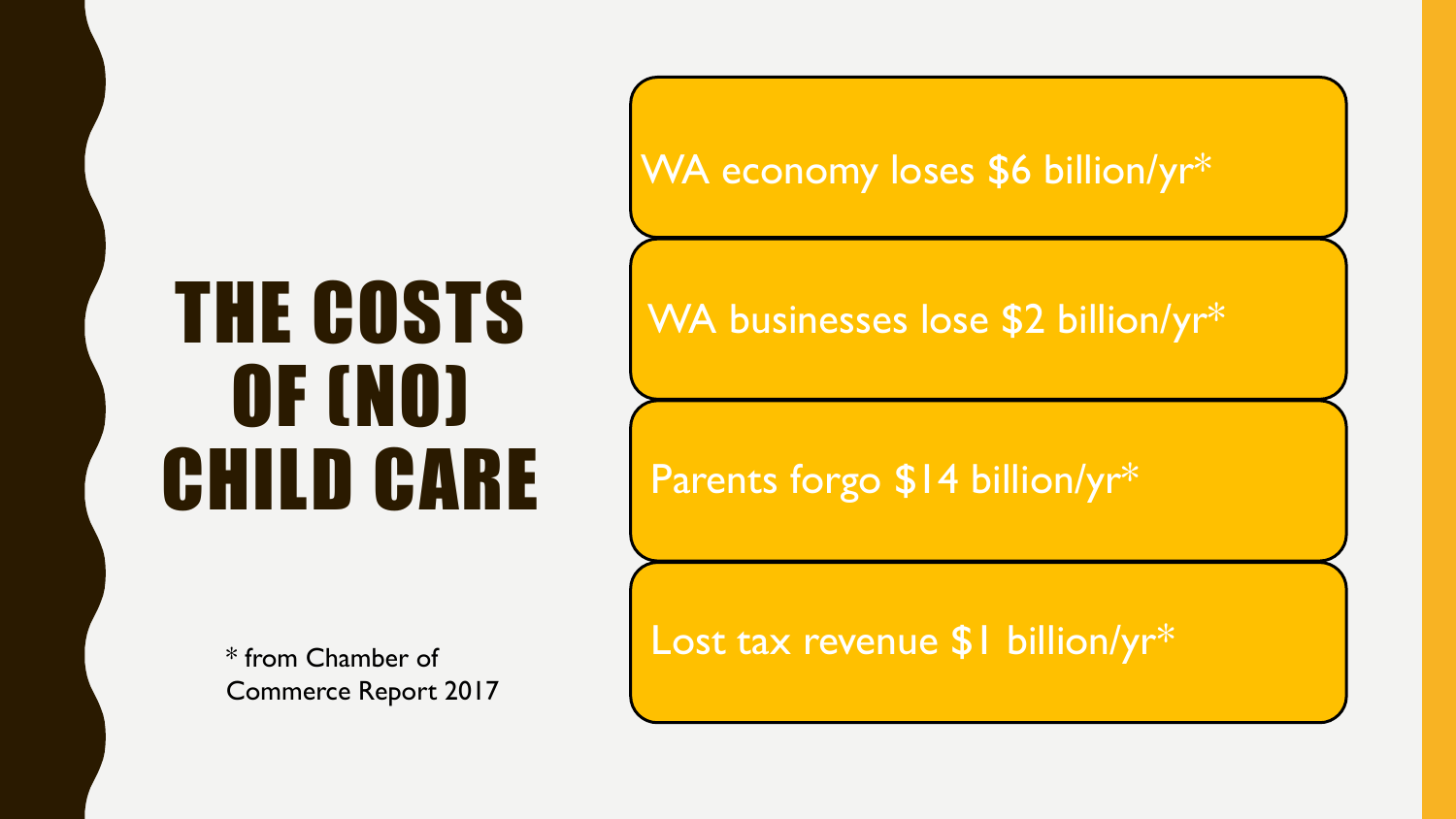## COVID & CHILD CARE

- Essential workers & non-office jobs
- Risk shift: Schools closed/Child cares essential
	- $\checkmark$  No health insurance
	- Women of color
	- $\checkmark$  School age & infant blend
	- Reduced ratios & added costs
- 26% of child cares closed; 34% of capacity
- A "shecession"

**AMY ANDERSON, AWB** "Economic recovery can not happen without access to child care."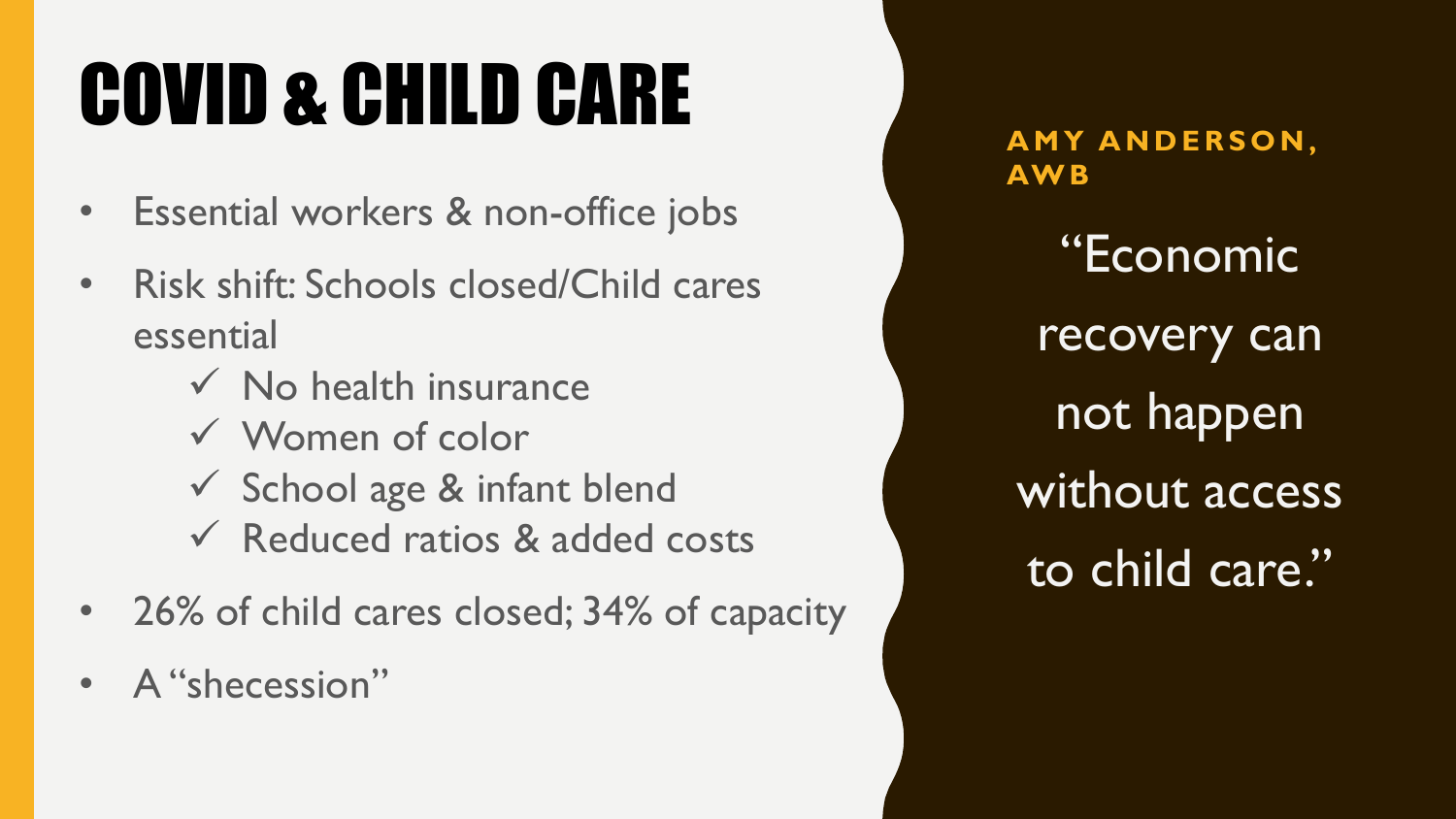# FAIR START FOR KIDS ACT

#### **R E P. TA N A S E N N & SEN. CLAIRE WILSON**

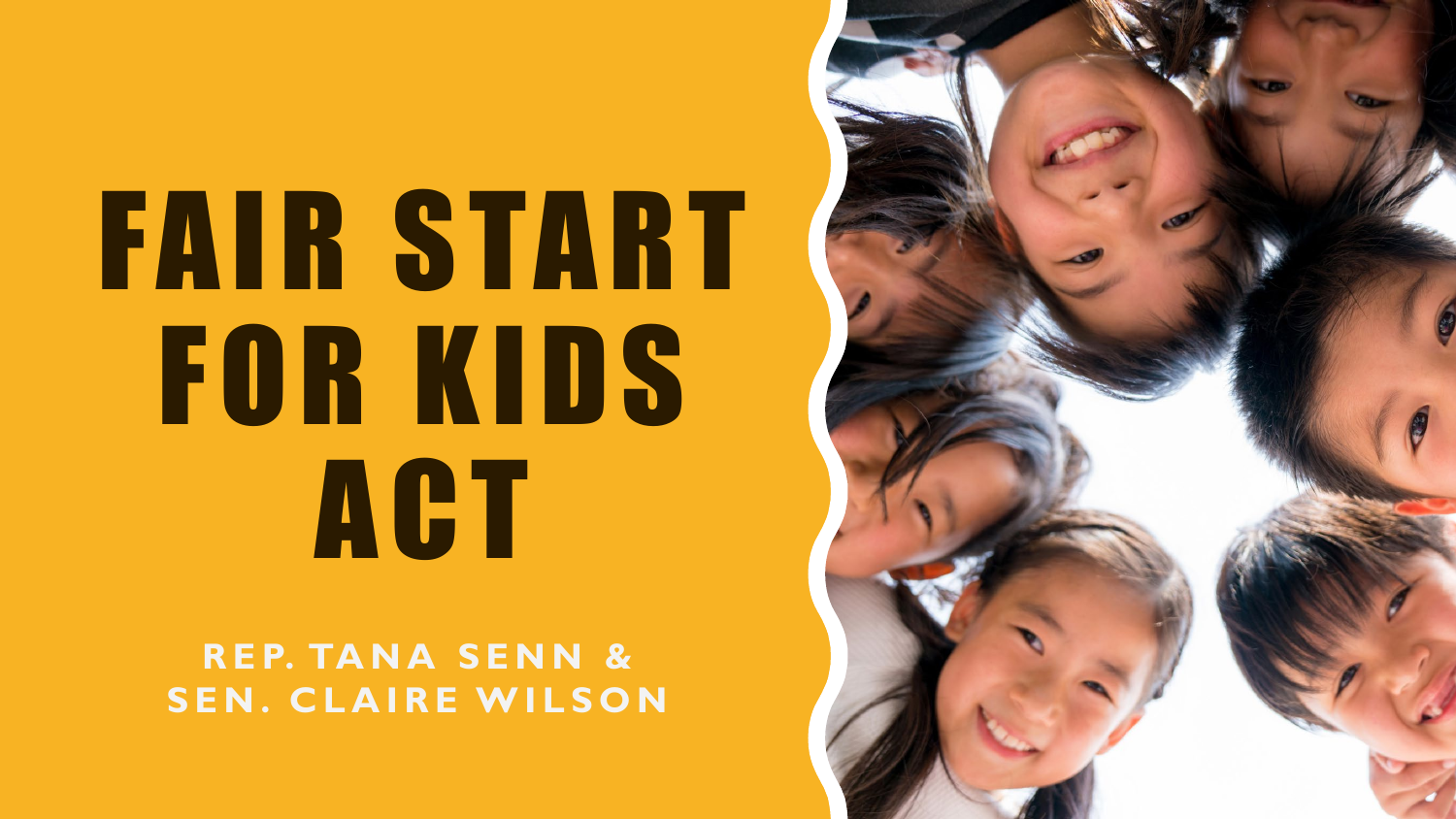### POLICY IN FAIR START: HB 1213 & SB 5237

- Support Workforce and Expand Supply
	- Pay, health care, professional development
	- Capital investments through Early Learning Facilities Fund
	- Technical Assistance for Businesses
- More Affordable for More Families
	- Co-pay reductions
	- Income eligibility expansion (FPL to SMI)
- Dual Language, Trauma Informed, Mental Health Consultation
- Pushes out ECEAP entitlement and more…
- Phased in over time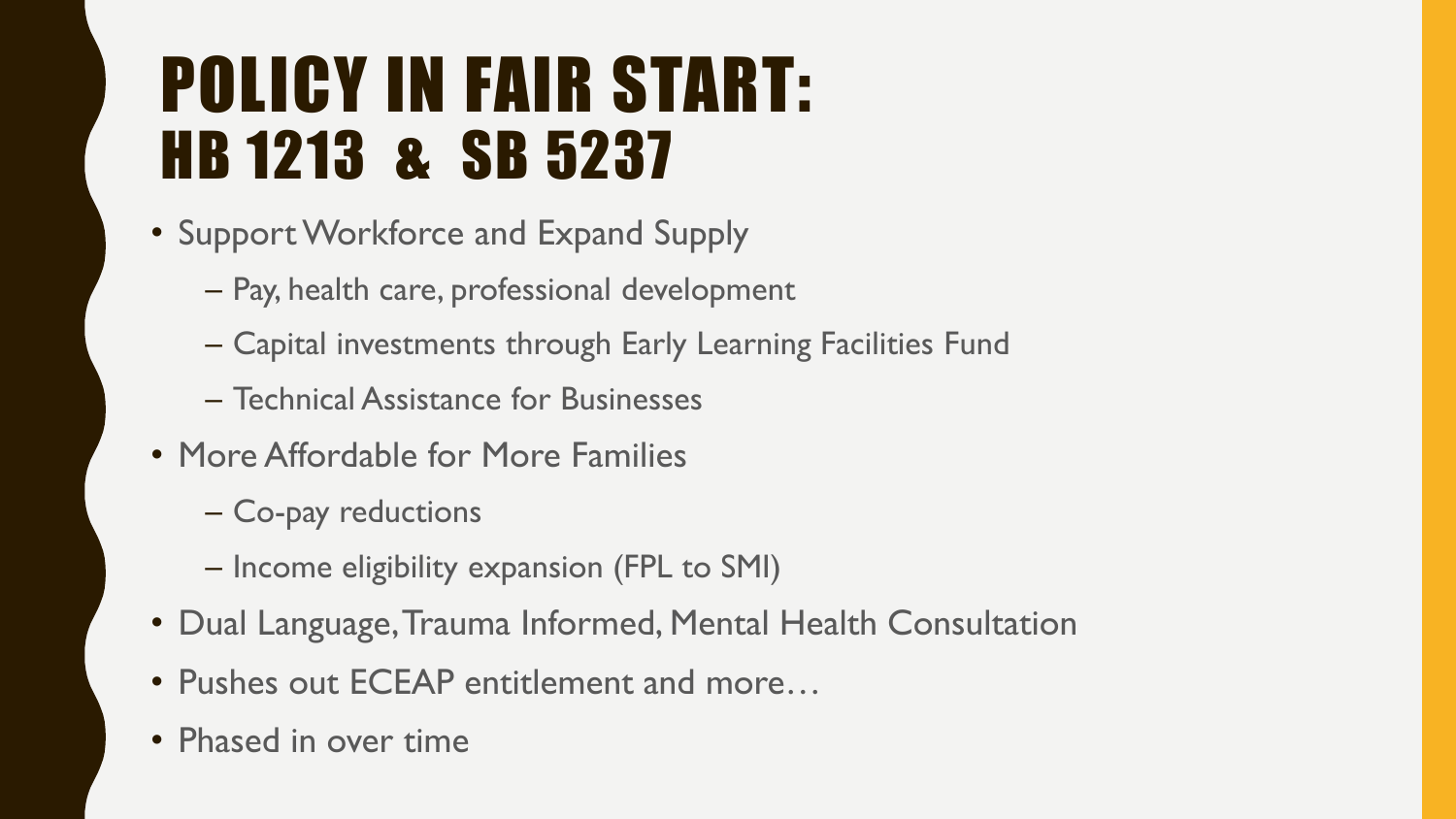## NOW IS THE TIME!

- Economic recovery—helping businesses and working parents!
- Shoring up the struggling child care industry comprised of diverse, low-income workforce
- Childhood development, especially during these anxious times
- Statewide, bi-partisan attention on this issue